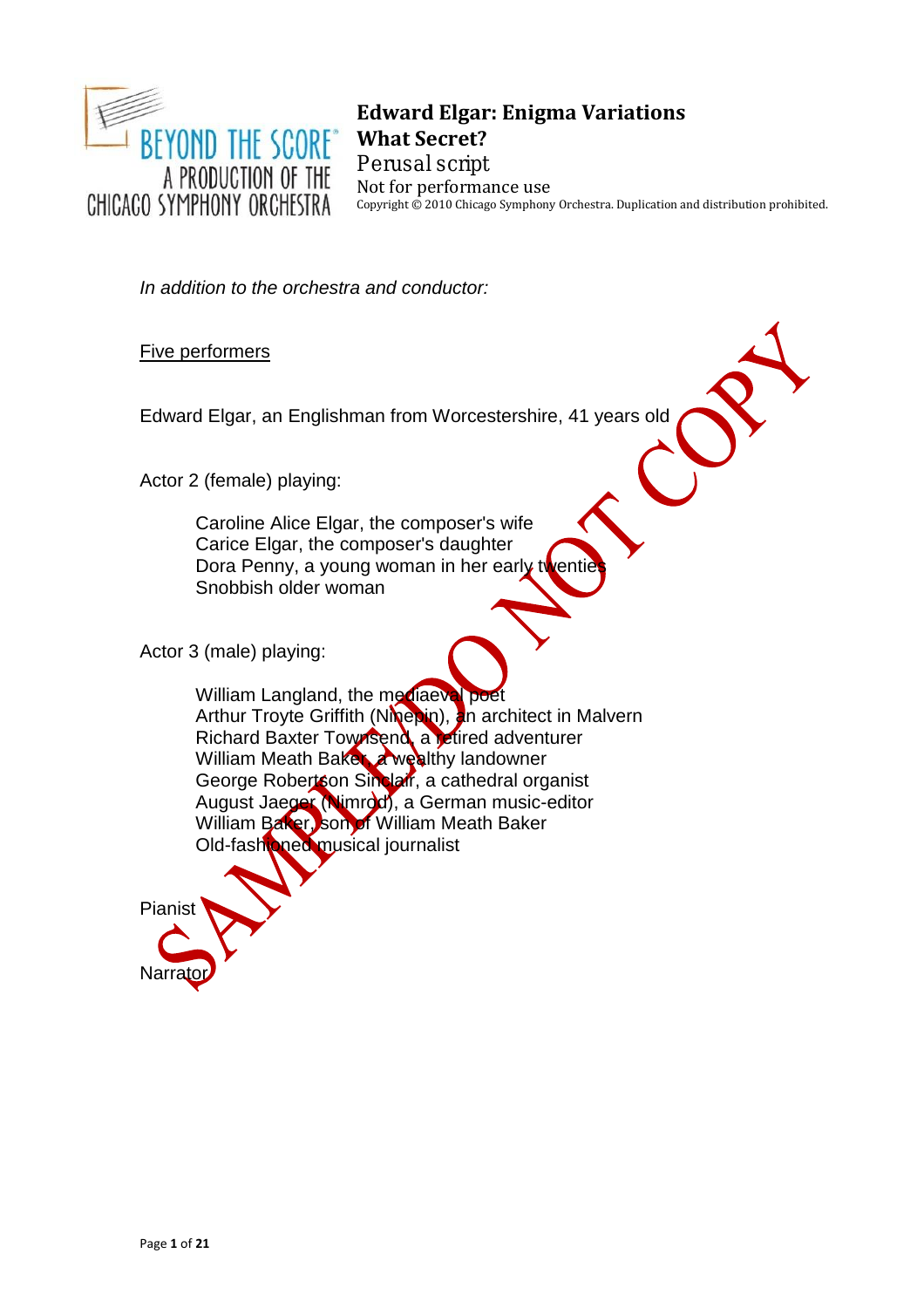VO 1

#### *Embedded Audio 1: distant birdsong*

#### *NARRATOR*

The Malvern Hills...

A nine-mile ridge of rock in the far west of England

standing about a thousand feet above the surrounding countryside...

From up here on a clear day

you can see far into the distance...

on one side...

across the patchwork fields of Herefordshire

to Wales and the Black Mountains...

on another...

over the tiver Severn... Shakespeare's beloved river Avon...

and the Vale of Evesham...

to the Cotswolds...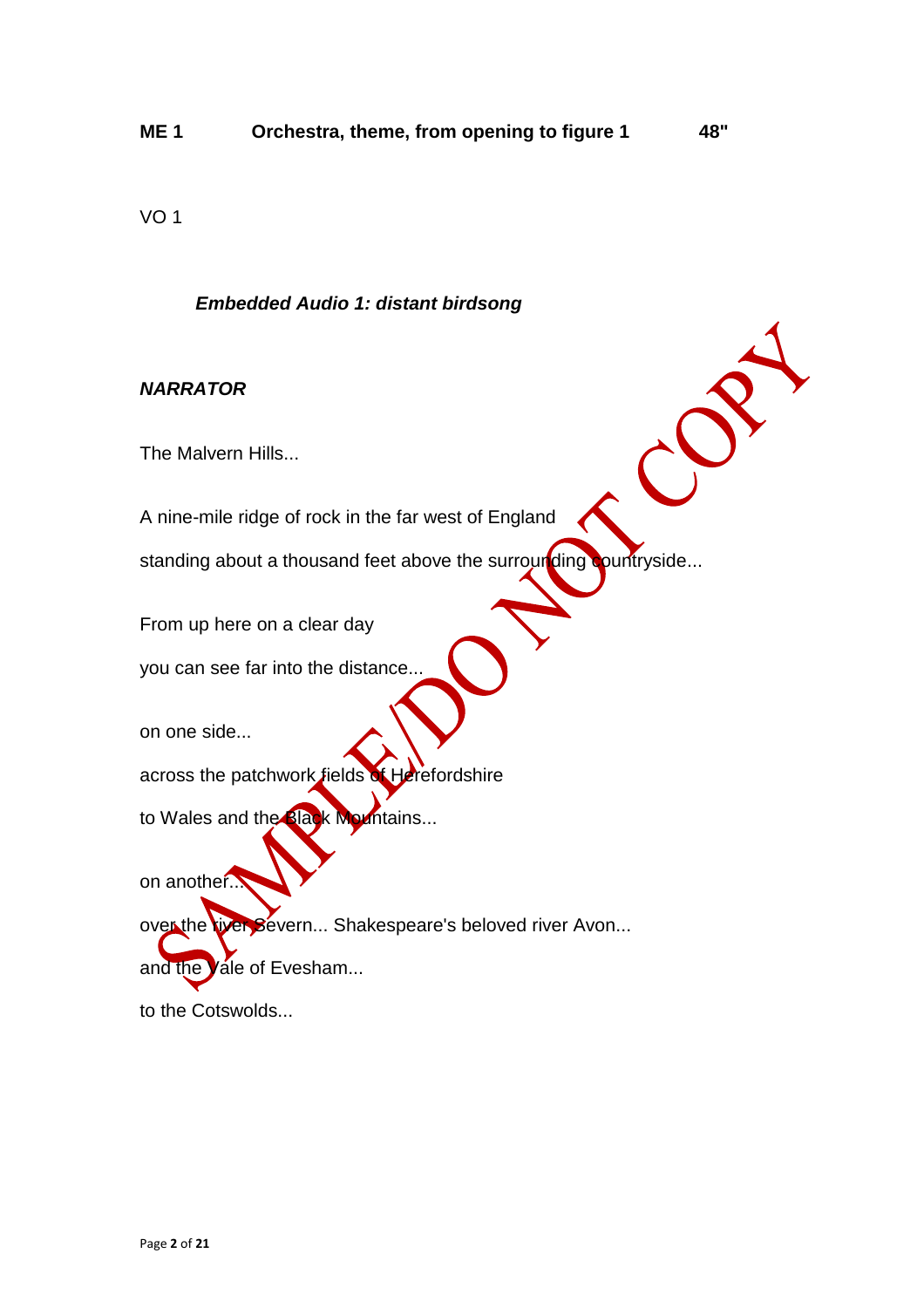and... if you're lucky...

to the north, you can just make out the ancient city of Worcester<sup>i</sup> ...

and the tall square tower of its cathedral...

in the shadow of which...

Edward Elgar spent his childhood and his youth...

#### *[pause]*

These hills are not especially high

but they dominate the surrounding landscape...

and in ancient times they formed

a place of safety and a natural stronghold...

#### *[pause]*

Here... more than two thousand years ago. Iron Age warriors dug and piled up deep ditches and tall banks of eart to make a mighty fortress... inside which... so archaeology tells us... there once lived at least four thousand people...<sup>ii</sup> *[pause]*

*[Embedded Audio 1 fades out]*

More recently... just 600 years ago...

these same hills inspired a great mediaeval poet...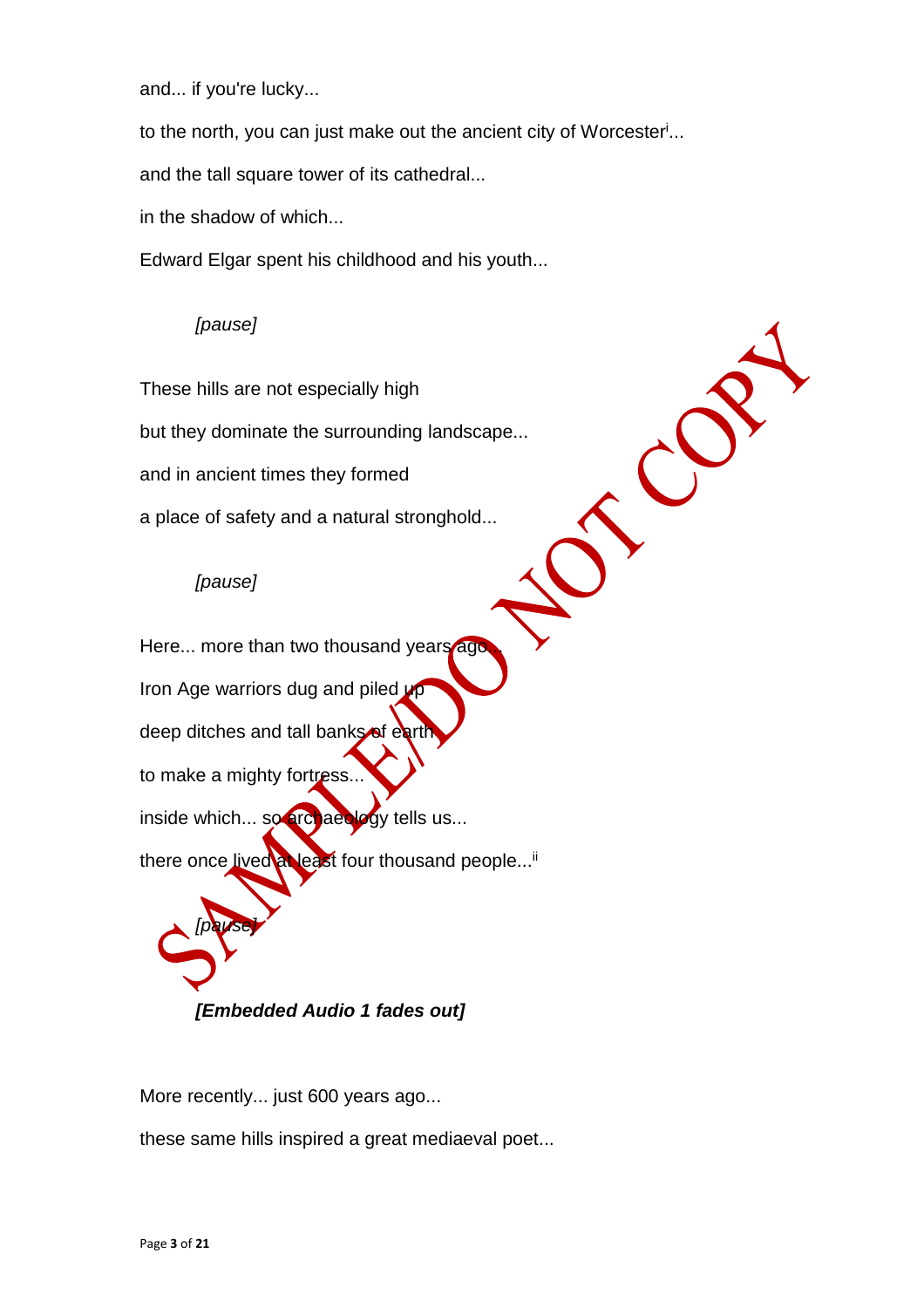In summer season... when soft was the sun...

On a May morning... on Malvern Hills...

A wonder befell me...

And I began to dream... a marvellous dream...<sup>iii</sup>

#### **ME 2 Orchestral theme, from 1 to bar before 2**

VO 2

#### *NARRATOR*

About a thousand years ago

on the steep slopes below the Hills

a monastery was founded...

and a small town grew up around

and a spring was discovered

with holy water that people believed had healing properties...

So the sick came to be cured...

and by the 19th century, Malvern was a prosperous spa...

a place of doctors, wealthy invalids and respectable retired folk...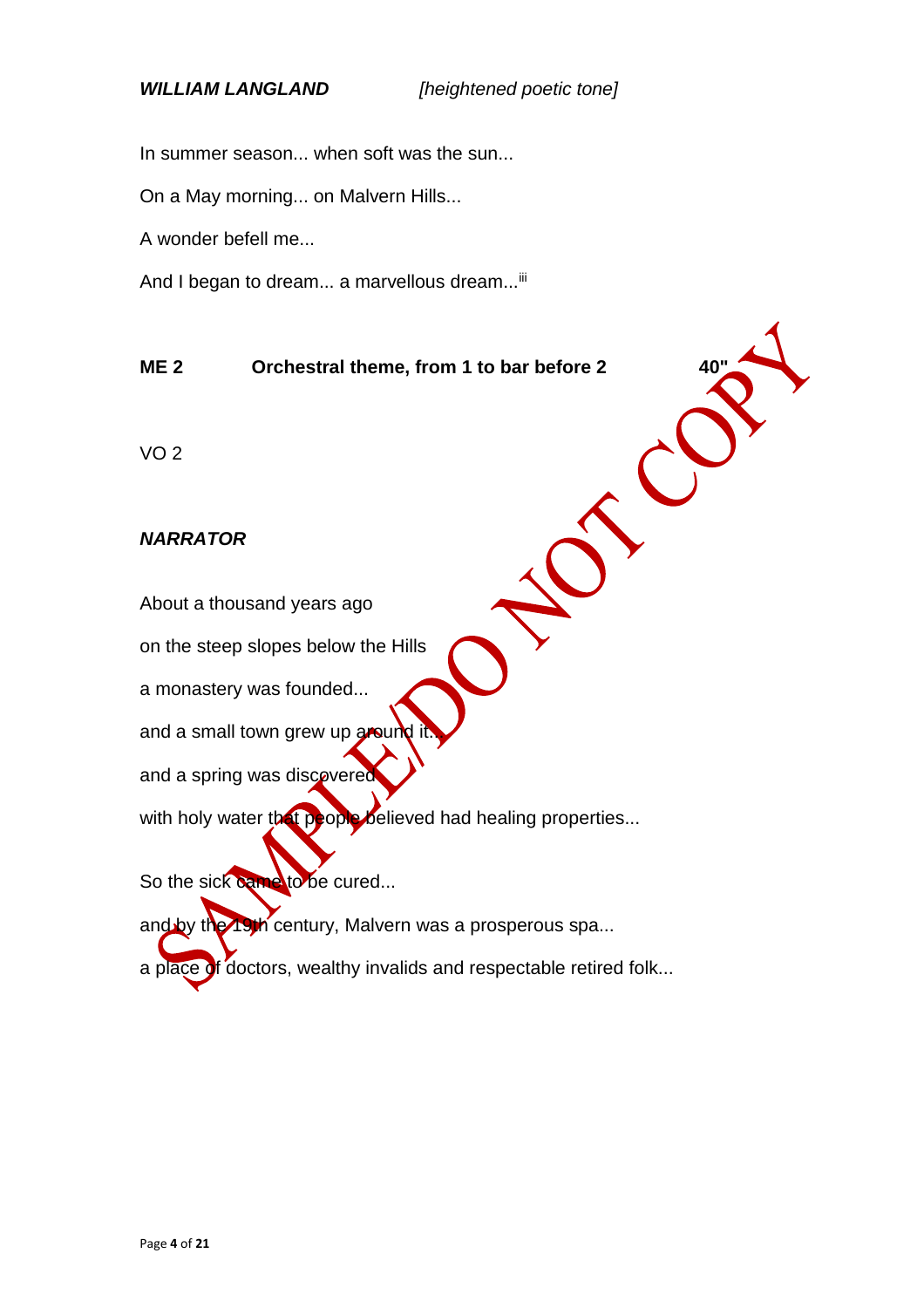and private boarding schools to educate the children mostly of the scattered army officers and administrators of the British Empire...

This particular school... was called The Mount...

Its pupils were all girls and Elgar's daughter was one of them...

and he himself came here every week

to teach the young ladies... violin...

*CAE [reading from her diary, sitting down* 

Friday October the 21st, 1898 [eighteen ninety eight]

Wet and warm...

E to the Mount...<sup>iv</sup>

# *NARRATOR*

After a long day with his mostly unwilling students Elgar walked back home

through the streets and across the common...

His wife... Caroline Alice...

noticed that he seemed on that particular evening

somewhat tired and preoccupied...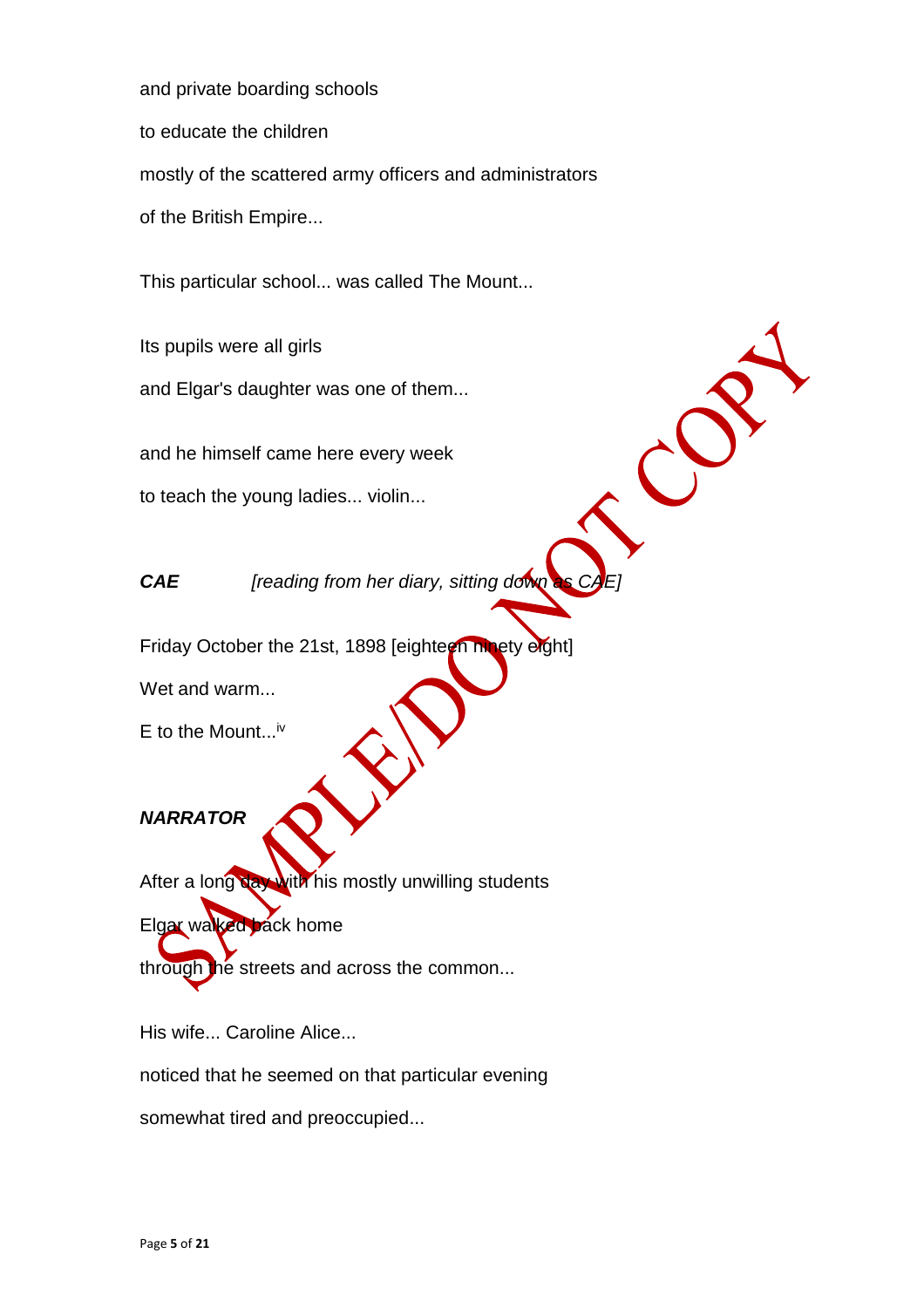# *CAE [remembering, telling a story]*

I suggested a cigar...

He lit it... sat at the piano...

and began to improvise...

**ME 3 Piano sketch page 5, first 7 bars 24"** VO 3 *CAE [entering over the music, bar 4 - affectionately* What is that tune? *EE* What tune? Oh... that... Nothing... but something might be made of it...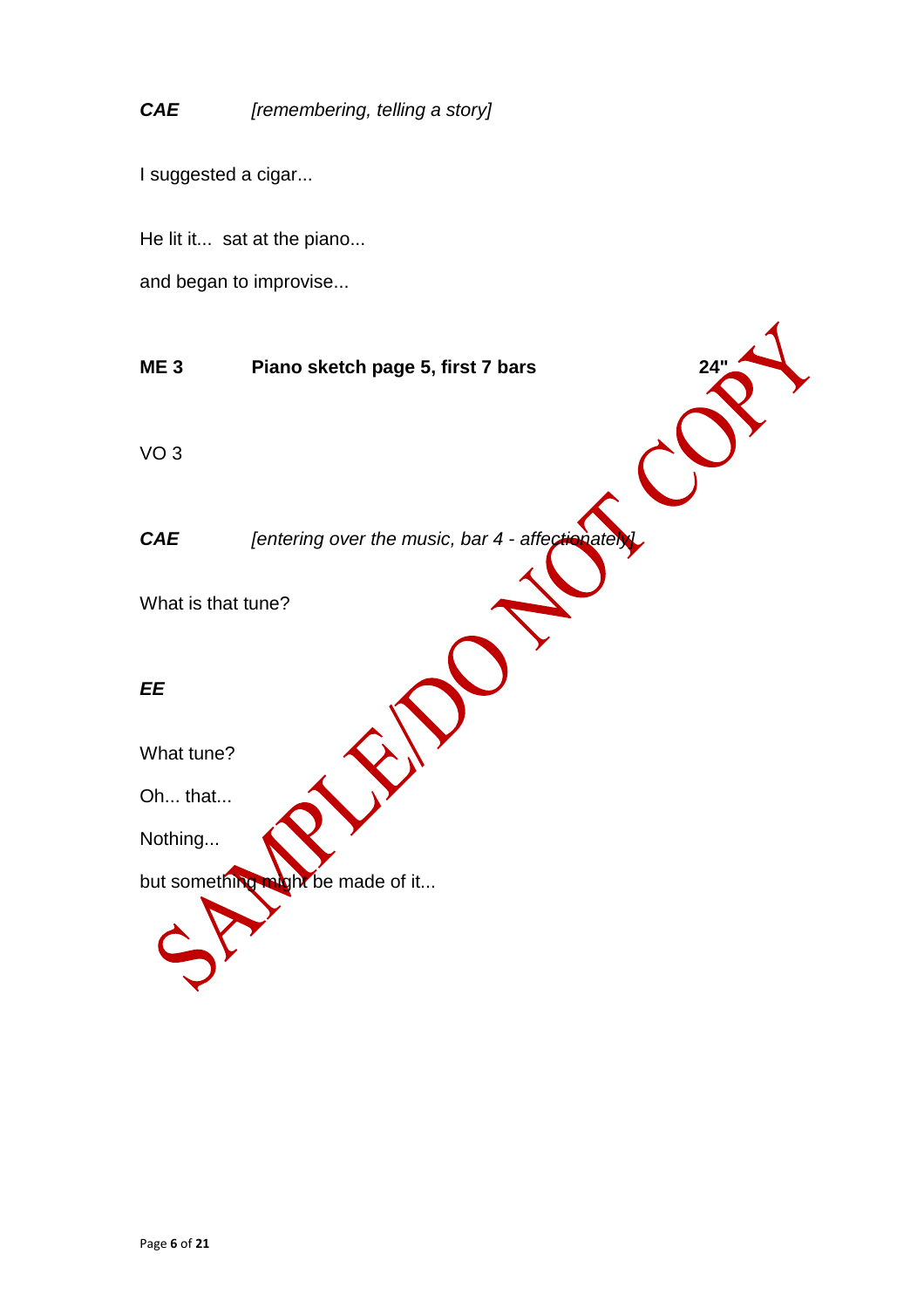*NARRATOR [entering after music]*

'Something might be made of it'...

Why did he think that?

Was it just a certain wistful melancholy?

Or maybe it was something more precise?

Like the way that in every bar

the tune nervously avoids the strong beat,

SPRINGS O

almost as though it were trying to hide from it

or escape from it?

**ME 4 Piano sketch 5, first 3 bars, just tune and bass 15"**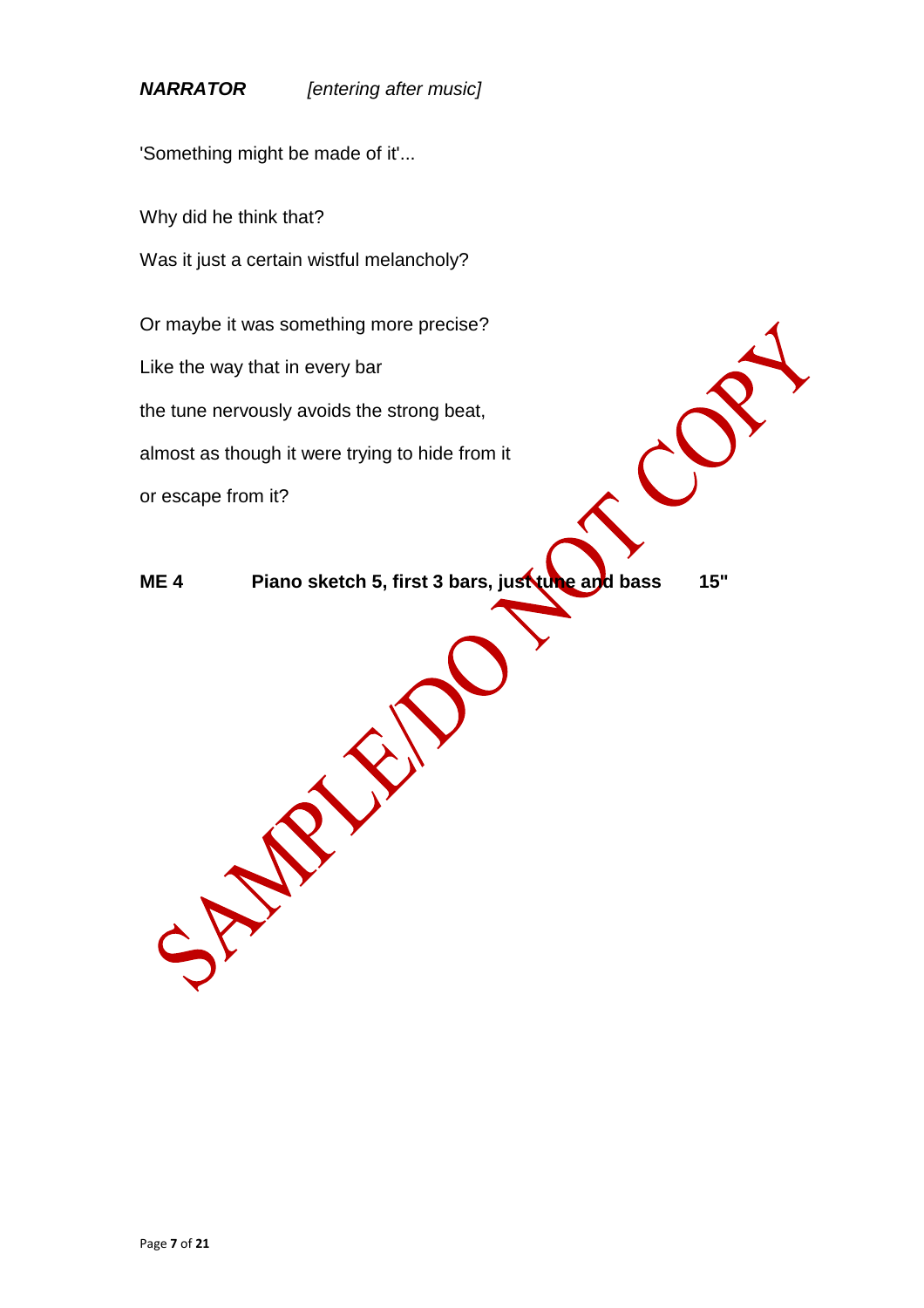# *EE [slightly roguishly, sharing a secret with one of his listeners]*

The alternation of two quavers and two crotchets in the first bar... should be noticed...

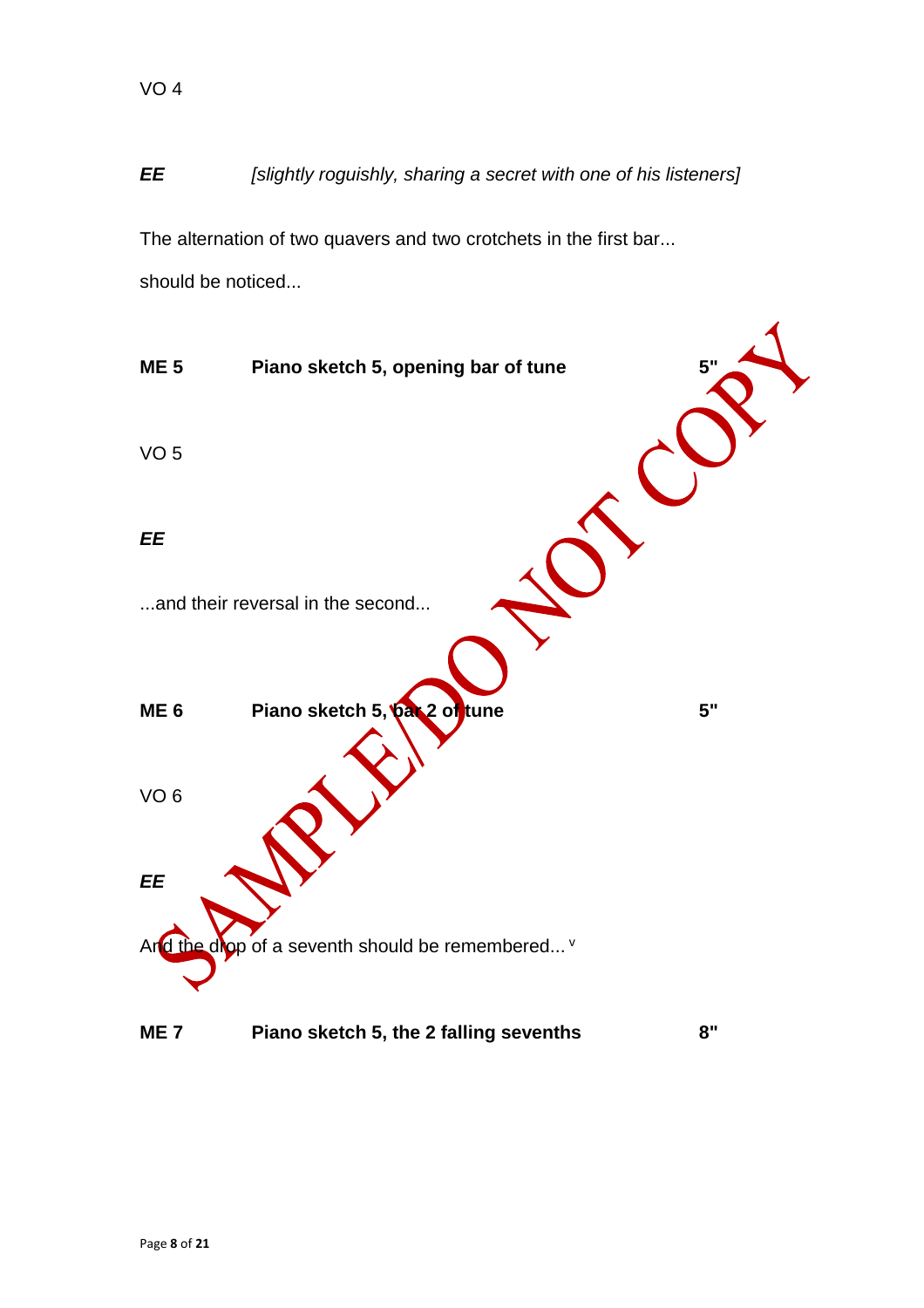# *NARRATOR*

The tiniest details of the music...



...to major...

# **ME 10 Piano, G minor to major cadence 8"**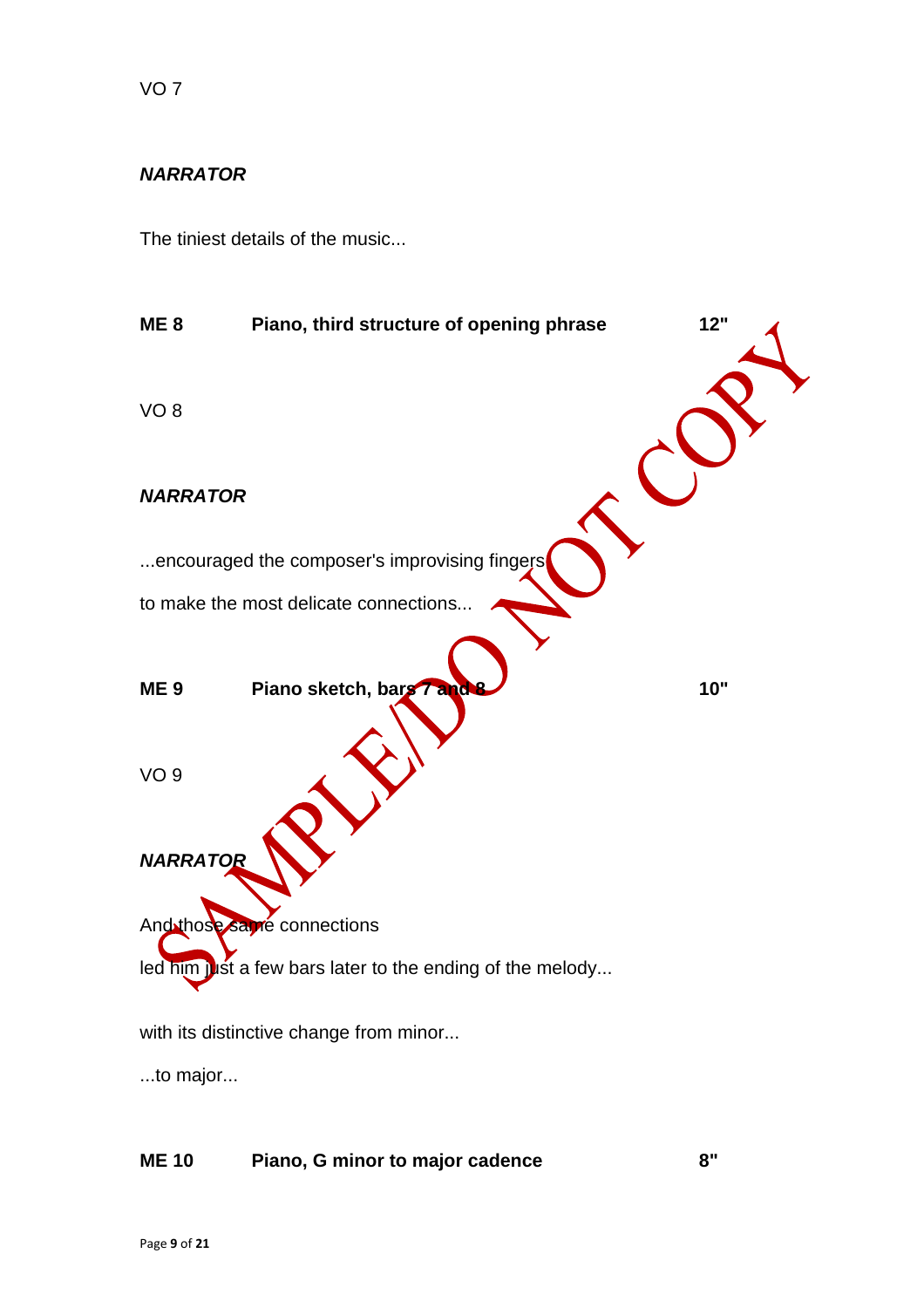# *NARRATOR*

...which the composer proudly labelled with its ancient name...

| EE                              |                                                         |     |
|---------------------------------|---------------------------------------------------------|-----|
| Tierce de picardy <sup>vi</sup> |                                                         |     |
| <b>ME 11</b>                    | Orchestra, theme, from 5 bars after 1 to and of 7th bar | 15" |
| <b>VO 11</b>                    |                                                         |     |
| EE                              | [slightly more assertively                              |     |
|                                 | Something might be made of                              |     |
| <b>ME 12</b>                    | Plano sketch page 7, WMB - 7 bars                       | 15" |
|                                 |                                                         |     |
|                                 |                                                         |     |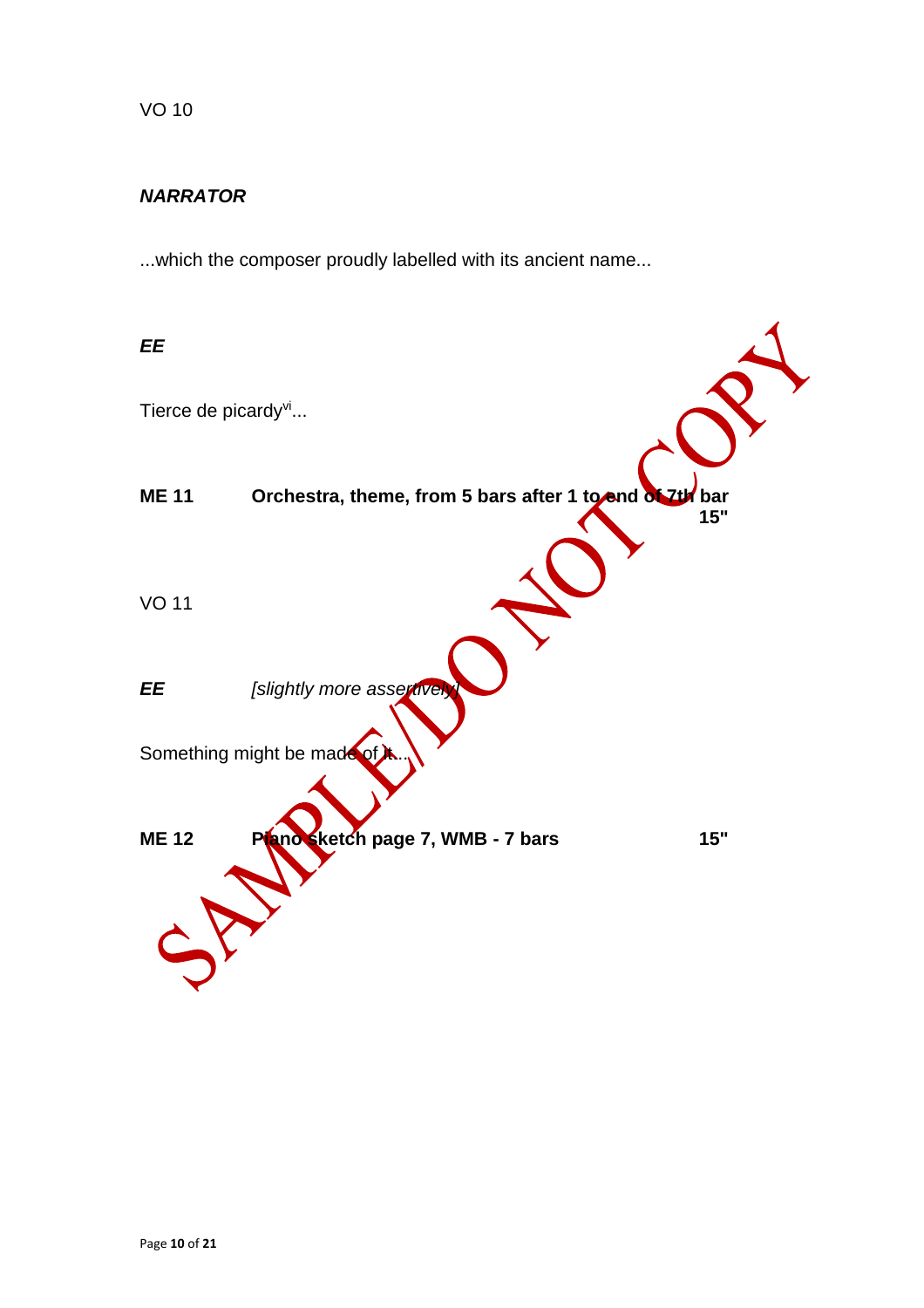

## **ME 14 Piano sketch (invented) - 4 bars 16"**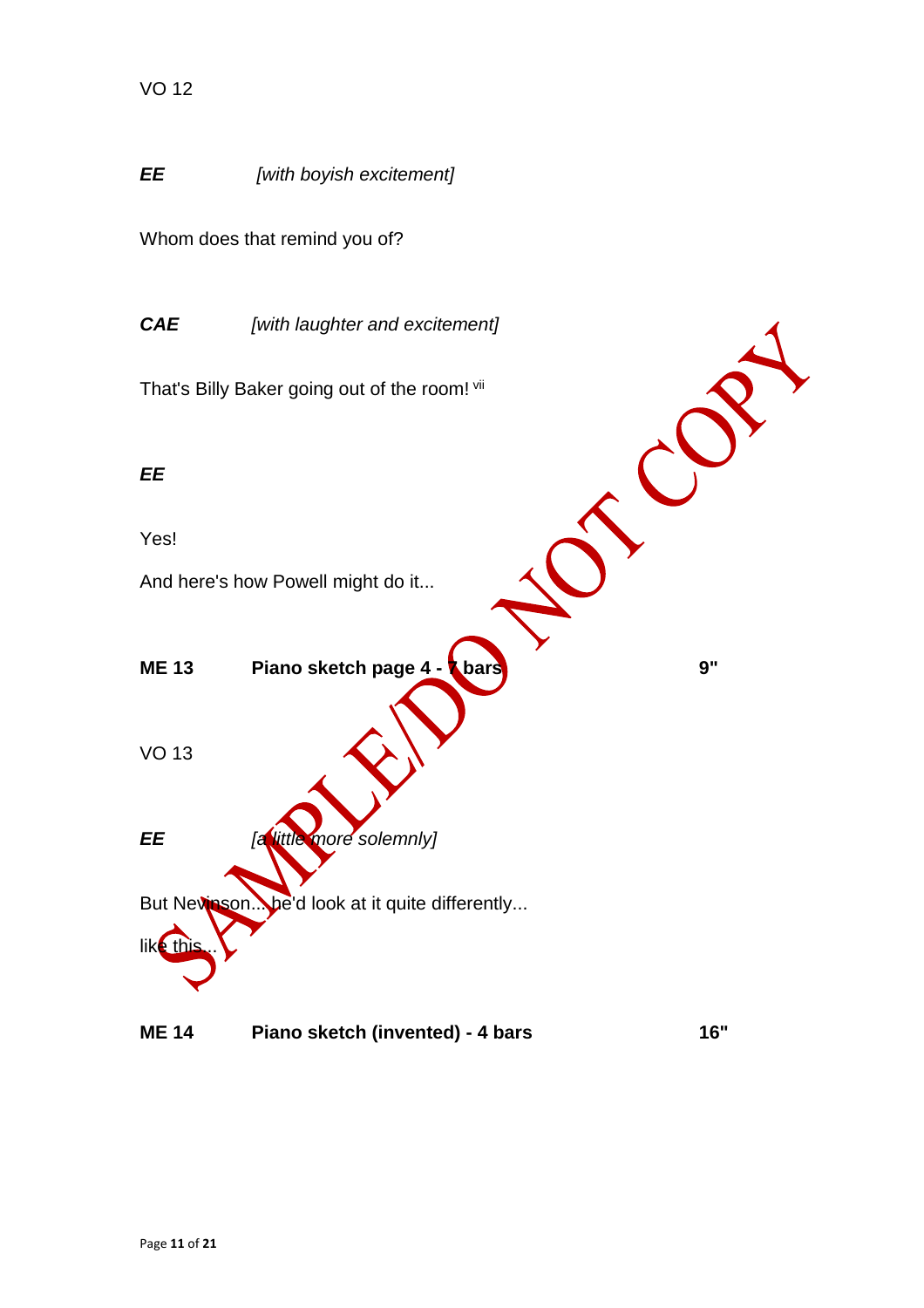#### *CAE [in love and amazement]*

You're doing something that's never been done before...viii

**ME 15 Piano sketch page 4 - 7 bars 24"**

VO 15

*[brief silence... so that we understand that it is her]*

*NARRATOR*

C... A... E...

Caroline Alice Elgar...

*TROYTE [remembering her fondly, and how eccentric she was]*

I can see her now, with a pair of scissors in her hand...

sitting at her heavy **Indian writing-table** 

piled high with letters, programmes, tickets, newspapers...

and on top of everything...

an enormous scrapbook...

It was extraordinary!

She kept every little piece of paper!<sup>ix</sup>

*EE [teasing his wife]*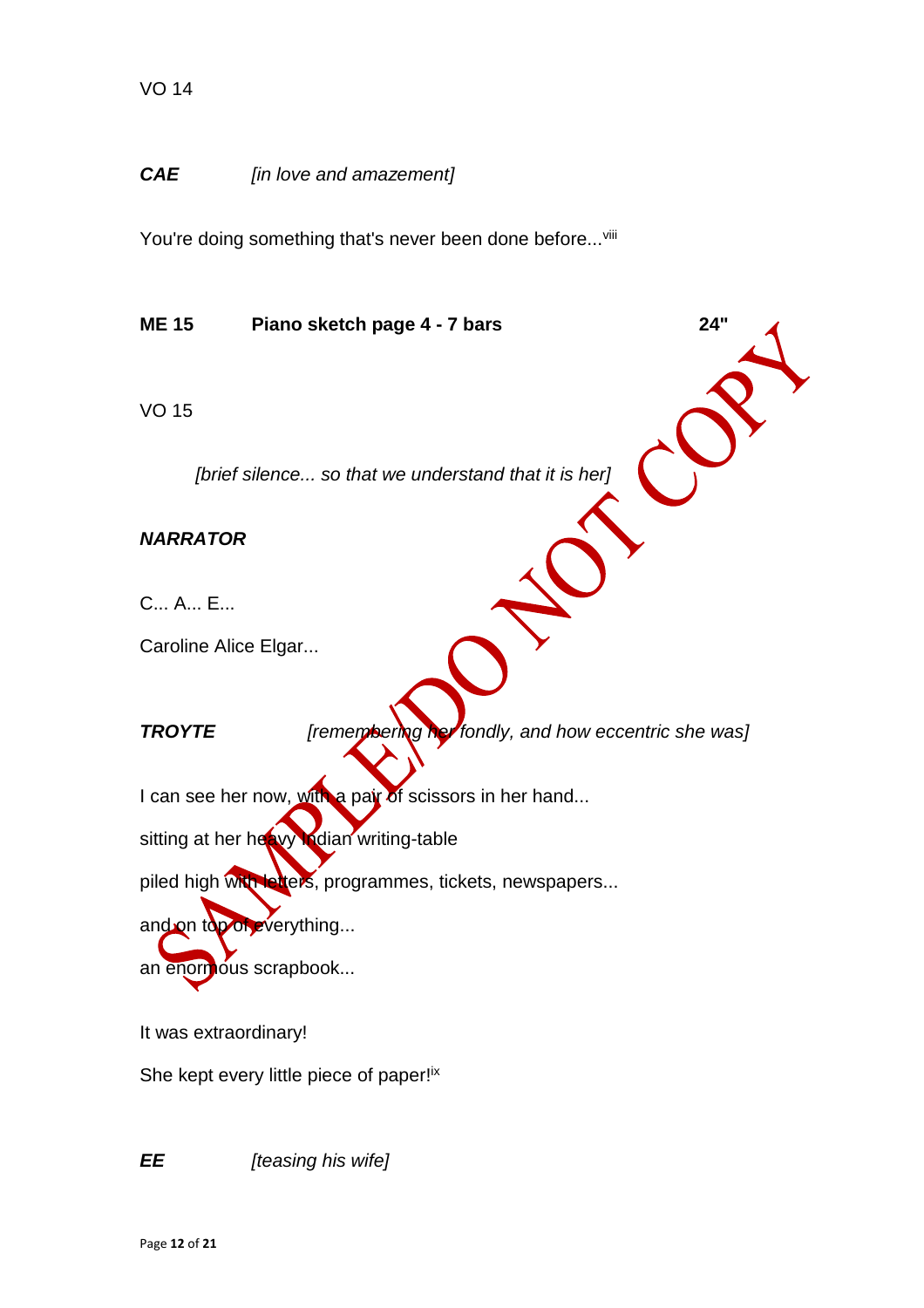You'll need a truck to take it all away in!

Much better burn it on a bonfire in the garden...

*CAE [slightly shocked]*

Oh, Edward dear, how can you?<sup>x</sup>

# *NARRATOR*

In her diary

she recorded the smallest details of their lives...

*CAE [with a feeling of organisation]*

Saturday October the 22nd...

Warm and wet...

Blanche to tea...

E to dine with Dr Jebb Scott.

*NARRATOR*

And on the sunday

Elgar went to church...

while Alice visited their daughter at the school...

and then...

*CAE [with pleasure]*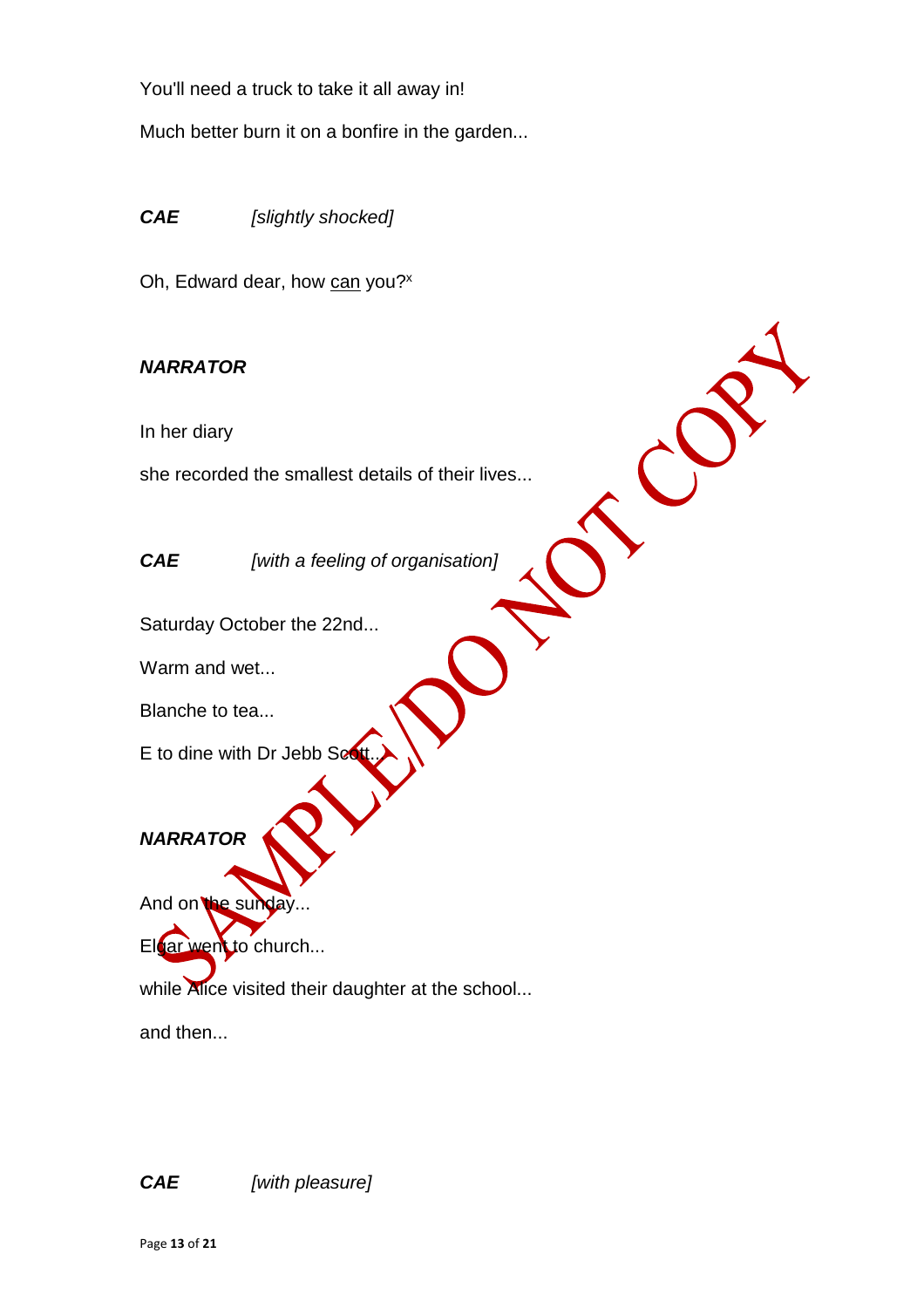Troyte to lunch...

*EE [with gusto]*

Ninepin!

*CAE [making sure we understand]*

TUS

It was the shape of his head

that made us call him 'Ninepin'...

#### *EE [teasing her again]*

He always reminded  $me$  of a big dog... $xi$ 

#### *NARRATOR*

Troyte was a local archite

His name was Arthur Troyte Griffith...

He loved music, but he was no musician...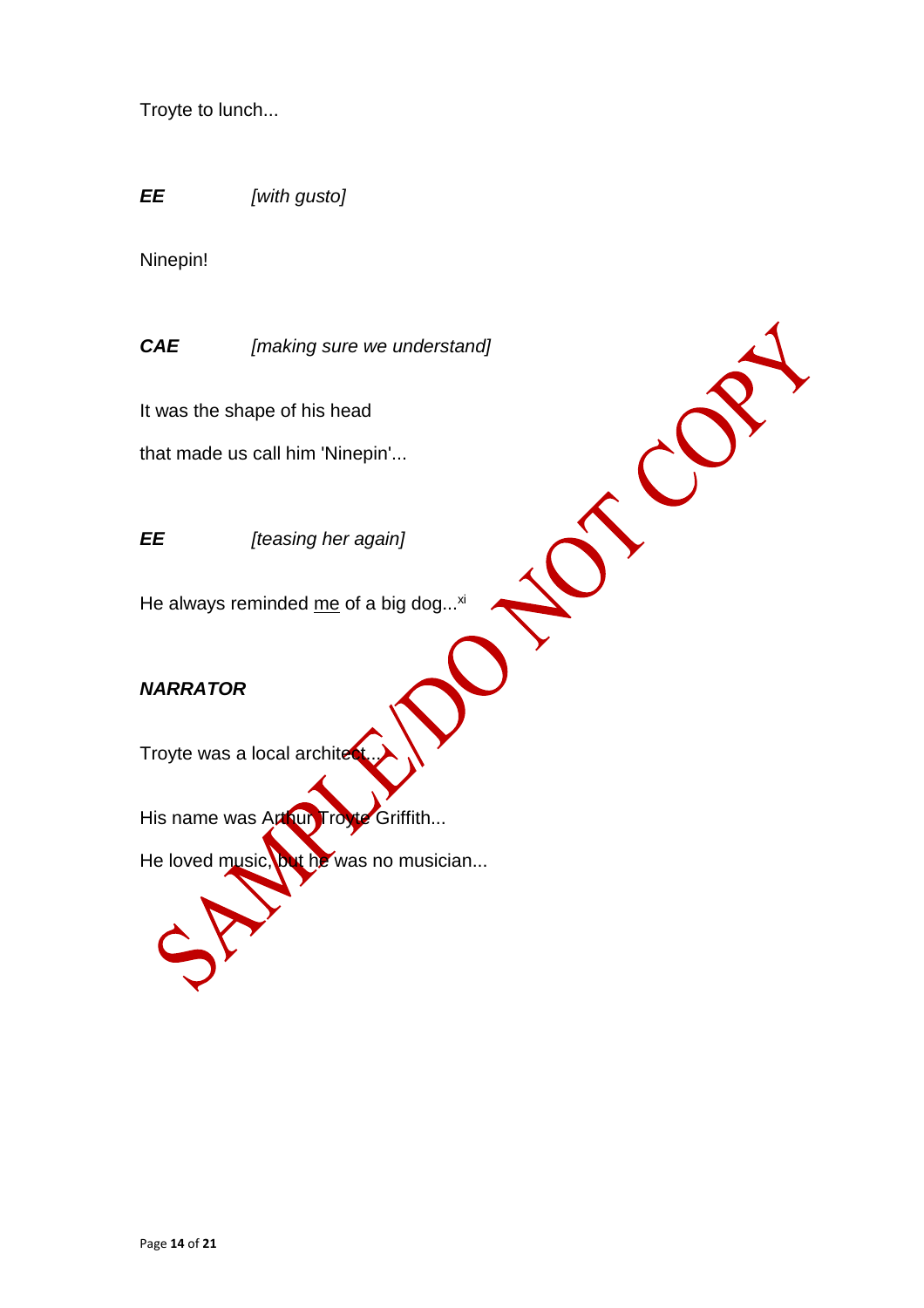I went into his study where the piano was open and on the notes were little bits of sticky paper with numbers written on them...

"What's this for?"

*EE [He is the more assertive partner in this friendship]*

That's for you...

Learn the notes by heart...

then hit them, in order, with one finger, hard and  $f_c^2$ 

*[over the start of the next ME, waiting for only a bar or two]*

That's it!xii

**ME 16** Piano sketch p.35 opening 8 bars **7** 

*[This ME should begin slowly, like someone playing with one finger,* then quickly accelerate to reach the correct speed by the time the right *hand comes* 

**ME 17 Orchestra, Troyte from 9 bars after 23 to downbeat of 26 22"**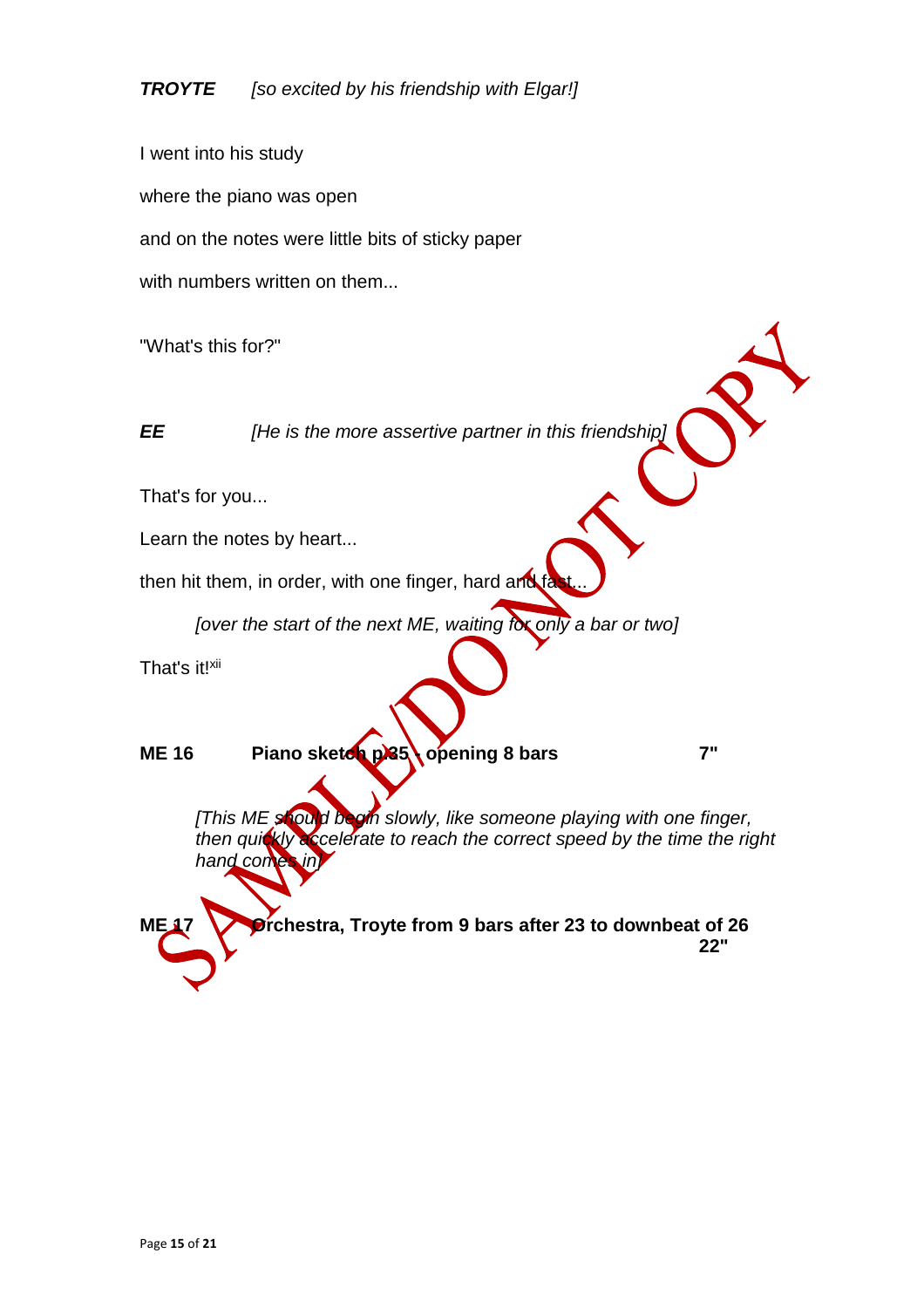#### *NARRATOR*

After their regular sunday lunch together

Elgar and Troyte set out for a country walk...

three miles along steep and narrow lanes...

*[continue speaking, ignoring the beginning of the embedded audio]*

*Embedded Audio 2: Elgar improvising 1927*

and round the north side of the Malvern Hills...

to Birchwood...

a little cottage... hidden away in the woods.

VO 17

*[pause, to allow embedded audio to be audible for 8" approx]*

*TROYTE [proudly explaining]*

It was I who found it for him...

He told me... he needed somewhere hidden away...

a place where he could play piano and write music undisturbed...

*[pause, to allow embedded audio to be audible for 8" approx]*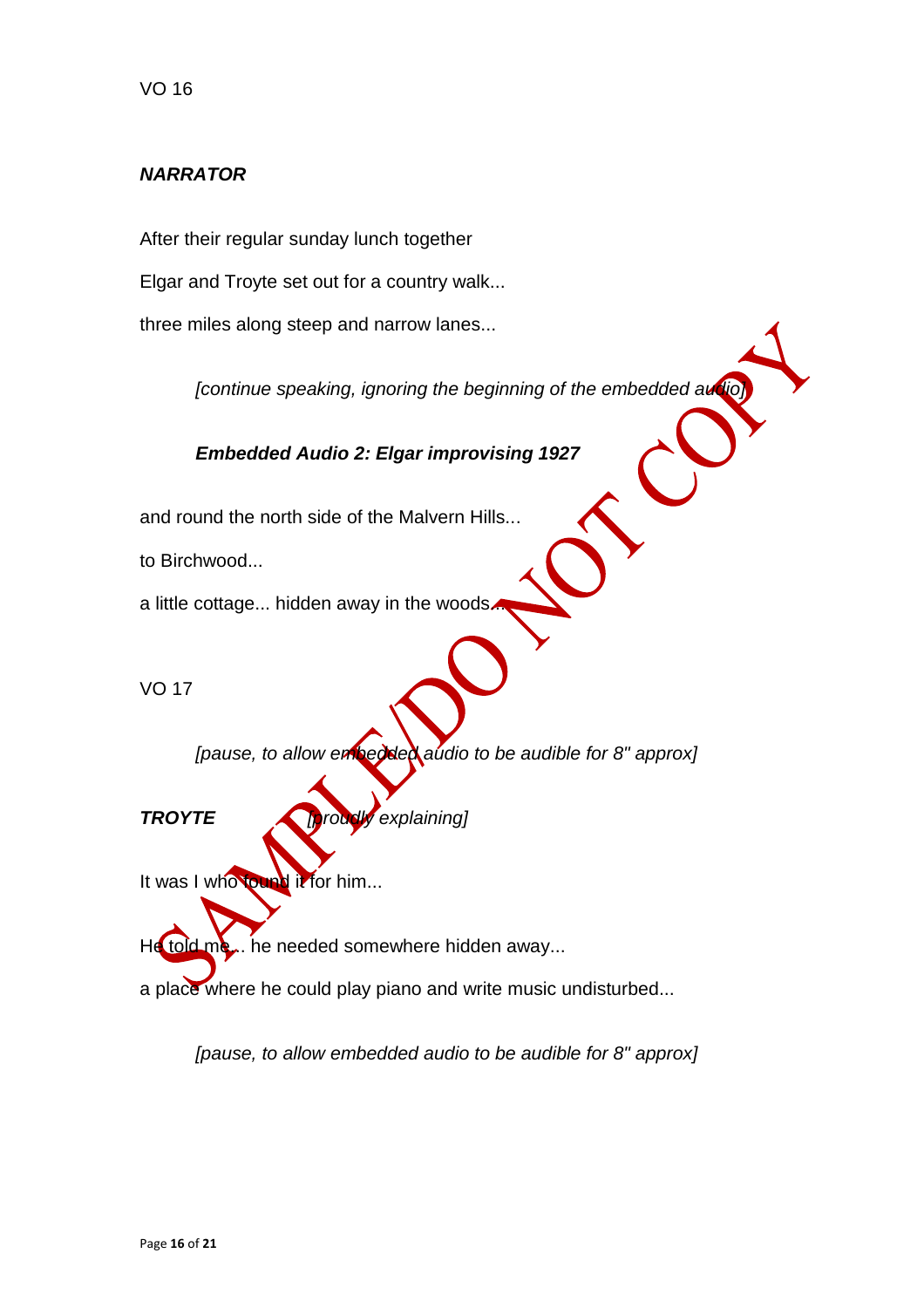**Inside my parents' cottage there were several rooms...**

**but they were all quite small...**

**It was hard to fit the furniture in... and the piano...**

# *[pause]*

**Outside the front door, just beyond the fence....**

**there was a well...** 

**where we drew water - beautiful clear water - up in a large bucket...** 

# *[pause]*

**And in the garden, in a tree quite close to the house...**

**my father had an elaborate system for trapping wasps and hornets**

**which he looked after every day,**

**putting in fresh syrup and so on...**

# *[pause]*

**From one side of the cottage...**

# *[Embedded Audio 2 fades out under speech]*

we walked straight out into a lovely wood...

**and our enjoyment there was to make paths between the trees...**

and I would **follow him, picking up the branches as he cut them off...<sup>xiii</sup>**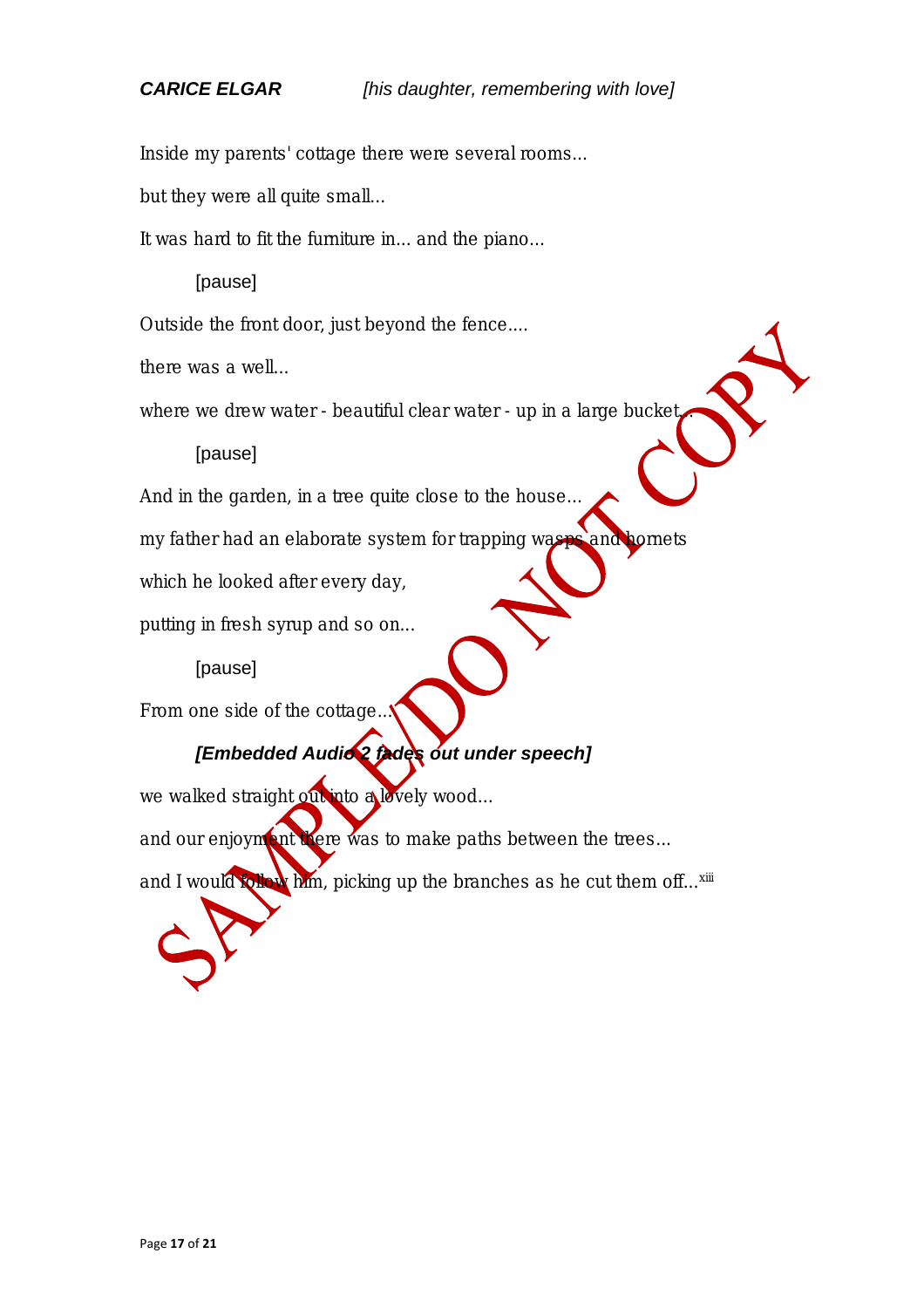# *NARRATOR*

A weekend with friends and family in the provincial English countryside more than one hundred years ago...

Nothing more than that...

except for one small detail...

The next day, on the Monday morning...

Elgar scribbled a hasty letter to his closest friend in London...

*EE <i>ffollow the mercurial and evasive shifts* 

My dear Jaeger!<sup>xiv</sup>

Our woods look lovely but decidedly damp and rheumaticky...

unromantic just now....

You... are Nim

I have sketched a set of **Variations**... on an original theme...

The different variations have amused me because I've labelled 'em with the nicknames  $\bullet$  my particular friends...

I've liked to imagine each 'party' writing the variation him- or herself and I've written what I think they would have written...

*[waiting for the next music example to begin, then placing the final sentence after a bar or two]*

that is to say... if they were asses enough to compose... $^{xy}$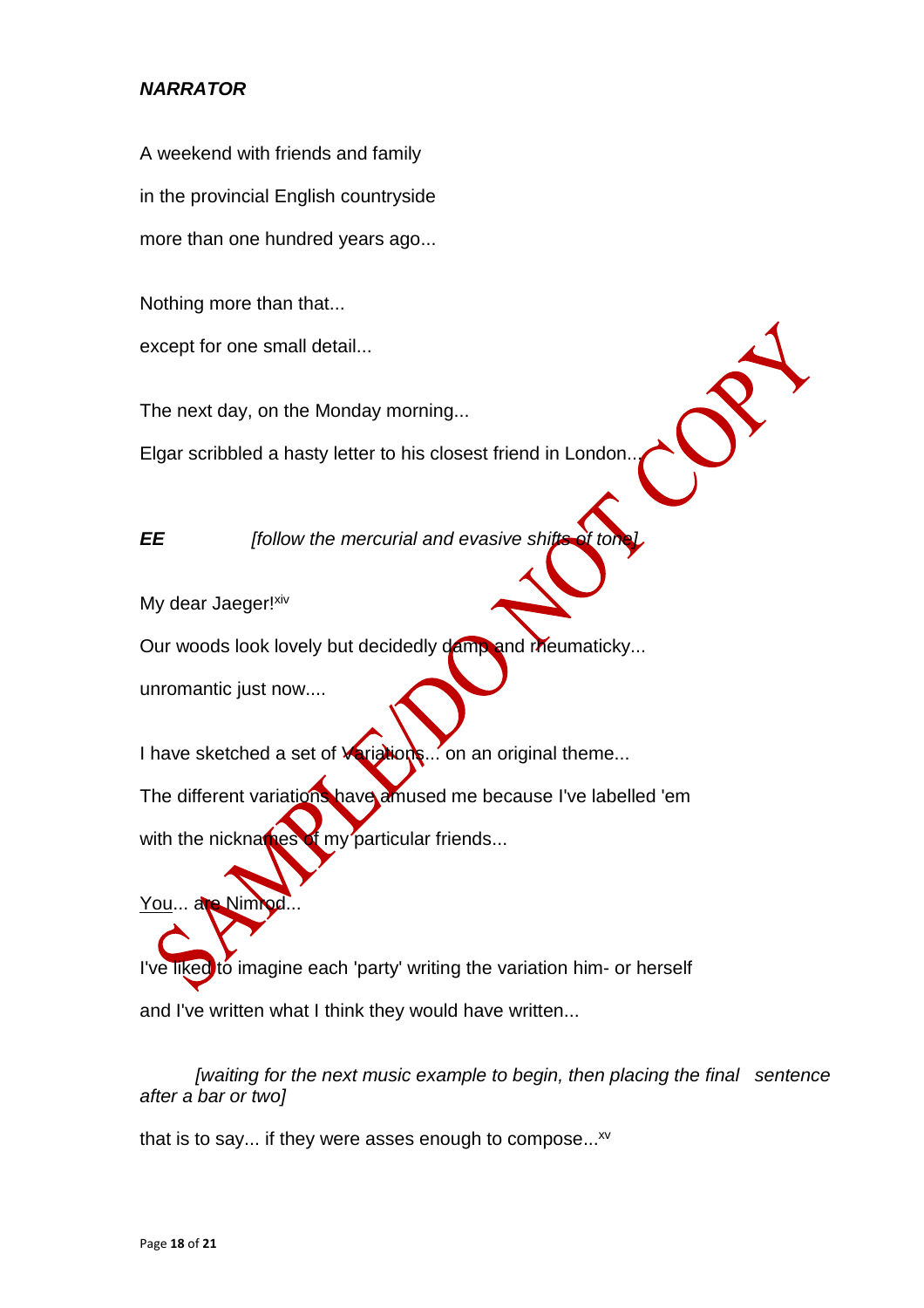#### **ME 18 Piano sketch 54, including fake of previous bar, then top system and downbeat of second system 30"**

#### **ME 19 Orchestra, Nimrod, from second beat of 7th bar after fig 34, to downbeat of fig 35, not including any new instruments that are starting**

VO 18

**DORA PENNY** *[standing up to be Dora Penny, with girlish excitement]* 

The very first time that I visited the Elgars...

it was summer... and hot...

and in the afternoon

he asked me to go walking with him on the Hills above the town...

# *Embedded Audio 3: distant birdsong*

*[Wait a few beats to let the audio establish]*

How lovely it was up there

I'd never been before

with the wonderful sweet air

and on every side the view...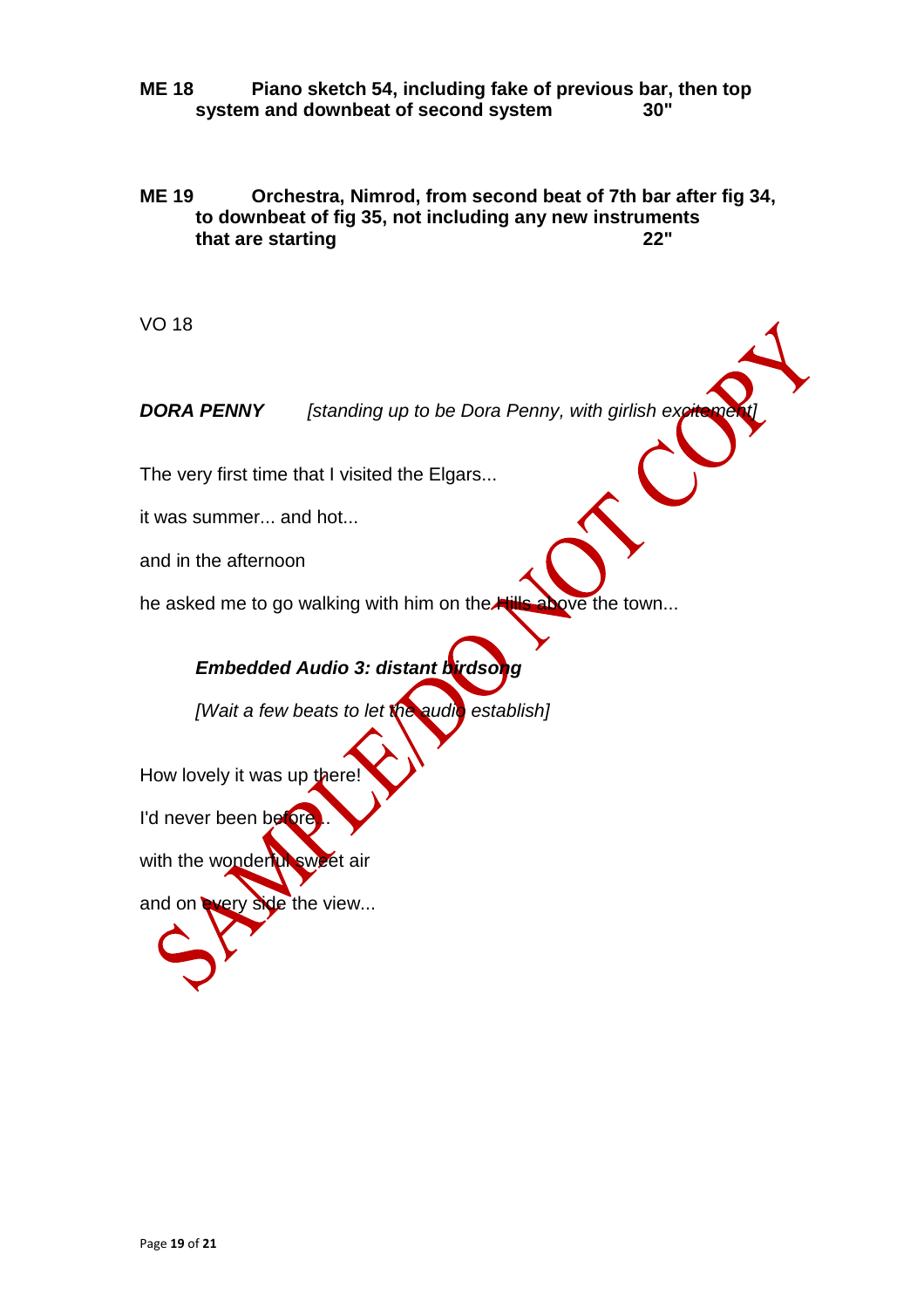Look!

We're above the world

and far away from smoky cities...

*DORA PENNY [thrilled]*

He pointed out to me

all the different places and the landmarks...

"You're as good as a map!"

*EE [he finds her attractive]*

You should've come for longer...

You mustn't leave so soon...

Next time, we'll climb the Be





Dora Penny!

In those days she was just 19 years old...

and mad about music... and mad about the Elgars...

 $\overline{a}$ 

<sup>i</sup> Pronounced 'Wooster'